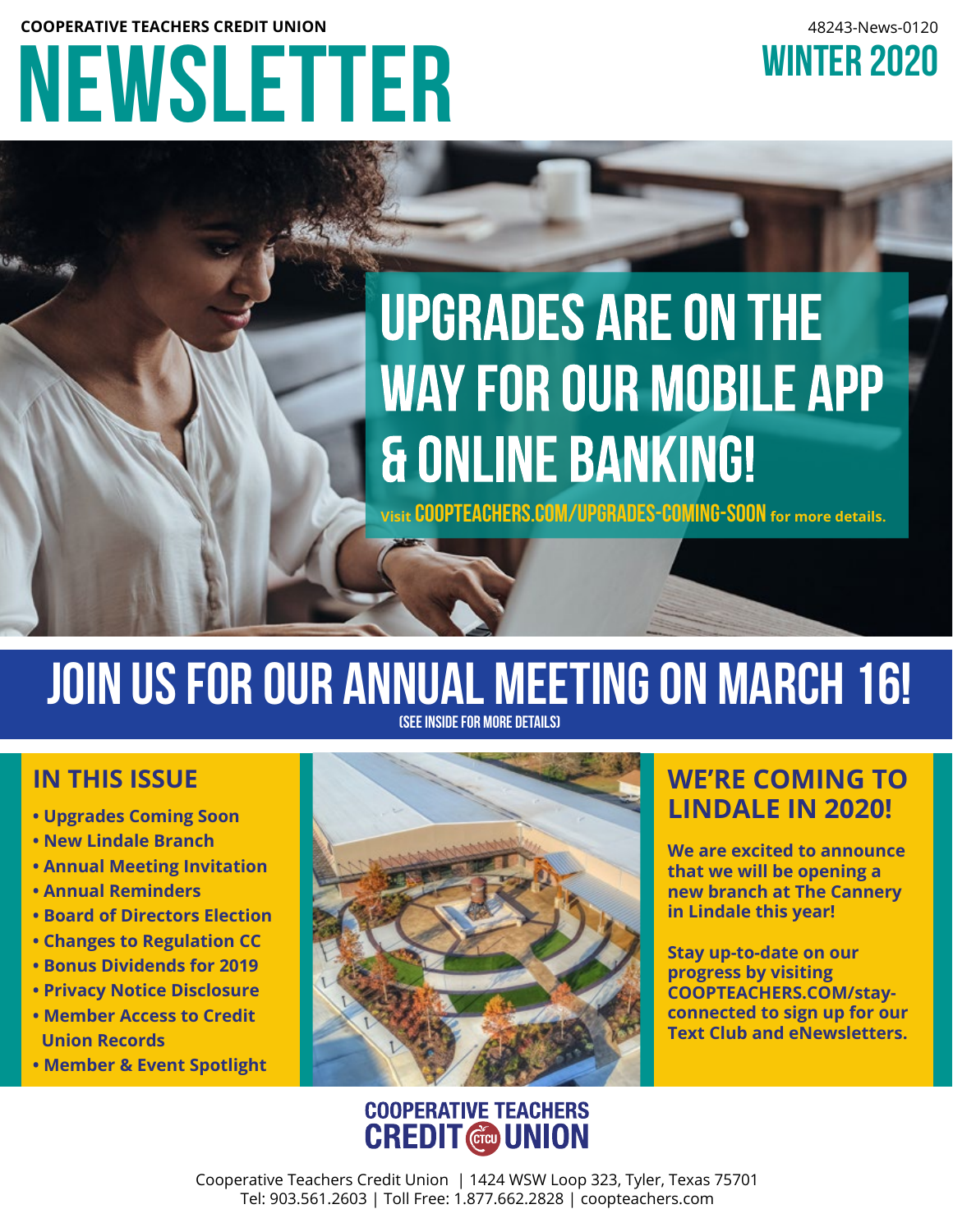#### **ANNUAL REMINDERS**

#### **DORMANT ACCOUNTS**

As a reminder, accounts go into a dormant state after one year of no activity. After three years of inactivity, CTCU is required by the state of Texas to turn over your account(s) and remit all funds to the Unclaimed Property Division. Please make a transaction (deposit or withdrawal) from your account annually to avoid this inconvenience.

#### **ACCOUNT VERIFICATION**

Please verify your address, phone numbers, and email address with us to ensure that we have the correct information in our system.

#### **COMPLAINT NOTIFICATION**

This Credit Union is incorporated under the laws of the state of Texas and under state law is subject to regulatory oversight by the Texas Credit Union Department. Any member wishing to file a complaint against this Credit Union should contact the Texas Credit Union Department though one of the means indicated below.

#### **IN PERSON OR BY U.S. MAIL:**

914 East Anderson Lane Austin, Texas 78752-1699 Phone: 512.837.9236 Fax: 512.838.0278 Email: complaints@tcud.state.tx.us Website: www.tcud.state.tx.us

# CTCU DREAM. ACHIEVI



#### **Join us for great food, fun, and door prizes at our 2020 Annual Meeting!**

See above for highlights from our 2019 Annual Meeting.

### funds availability changes

#### **BOARD OF DIRECTORS ELECTION**

We invite members interested in seeking election to the CTCU Board of Directors to submit a written application to the Nominating Committee.

An application can be obtained through our website (**coopteachers.com**) or by emailing marketing@coopteachers.com. The application must be received by March 1, 2020. Completed applications can be dropped off at the credit union or mailed to:

Cooperative Teachers Credit Union Attn: Nominating Committee 1424 WSW Loop 323, Tyler, TX 75701

Changes to Regulation CC, which implements the Expedited Funds Availability Act were published and become effective on July 1, 2020. CTCU implemented them early on January 2, 2020 since they are a benefit to our membership.

#### **See chart below for changes effective as of 01/02/2020.**

| <b>Regulation Reference</b>                                                                               | <b>Thresholds prior to</b><br><b>January 2, 2020</b> | Thresholds on and after<br><b>January 2, 2020</b> |
|-----------------------------------------------------------------------------------------------------------|------------------------------------------------------|---------------------------------------------------|
| Next day availability<br>(229.10)                                                                         | \$200                                                | \$225                                             |
| Large Deposit (229.13 (b)),<br>New Account (229.13 (a)),<br>and Repeated Overdraft<br>(229.13 (d)) limits | Aggregate amounts over<br>\$5,000                    | Aggregate amounts over<br>\$5,525                 |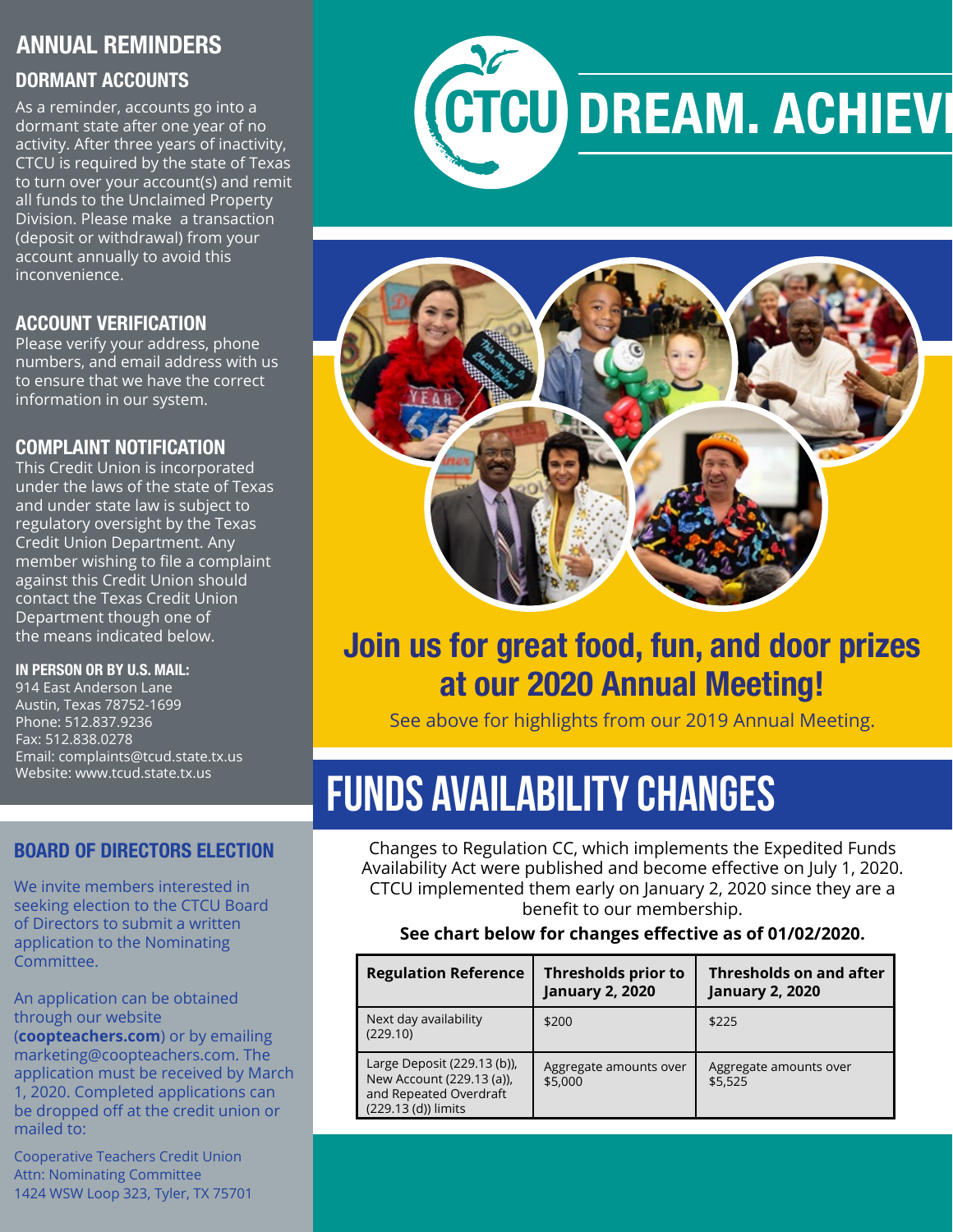## E. SUCCEED. TOGETHER.

## 2020 ANNUAL MEETING

## **MARCH 16, 2020 6:00PM HARVEY HALL**

Reserve your tickets at **coopteachers.com/community**. Admission is free for all members; however, if a member reserves tickets but does not attend, they'll incur a \$15 cancellation fee. Guests are welcome for a \$15 fee.

### 2019 bonus dividends

We were proud to award our members with bonus dividends totaling over \$99,000 (with a minimum payout of \$5) to their dividend-eligible Regular Share and Investors accounts in December! This was the seventh consecutive bonus dividend paid, totaling more than \$647,000.

"The Credit Union paid its first bonus dividend in December 2013. It is becoming less frequent that Credit Unions pay bonus dividends. It is a great accomplishment for CTCU to pay a bonus dividend in addition to the above market deposit rates for our accounts." -Tim Miller, CEO

#### **COOPERATIVE TEACHERS CREDIT @ UNION**

#### **BOARD OF DIRECTORS**

| Wayne BoshearsChairperson       |  |
|---------------------------------|--|
| Lynne StainbackVice-Chairperson |  |
| Zeb CantleyTreasurer            |  |
| Cynthia JohnsonBoard Member     |  |
| <b>Gary HowellBoard Member</b>  |  |
| James HaydenBoard Member        |  |
| Ora TaylorBoard Member          |  |

#### **Financial Highlights** As of 11/30/19

Assets.............................\$114,797,474.26 Loans................................\$88,500,130.43 Shares...............................\$76,179,841.28

#### **VISION**

To be the Primary Financial Institution for our Field of Membership.

#### **MISSION**

Our purpose is to create a thriving cooperative financial institution that will help our members achieve their financial goals by offering comprehensive financial products and services that they can receive in person, online or wherever they may be.

#### **CORE VALUES**

The Credit Union commits to consistently serve our members in an honest manner that will benefit them and the community we live in.

#### **COMMITMENT**

Promise to be here in the future when you need us

#### **CONSISTENCY**

Conduct ourselves in the same quality way, time and again

#### **MEMBERSHIP**

Members are the owners of the Credit Union

> **HONESTY** Fair and straightforward

**COMMUNITY** 

We are linked together by a common interest of where we live, work and worship